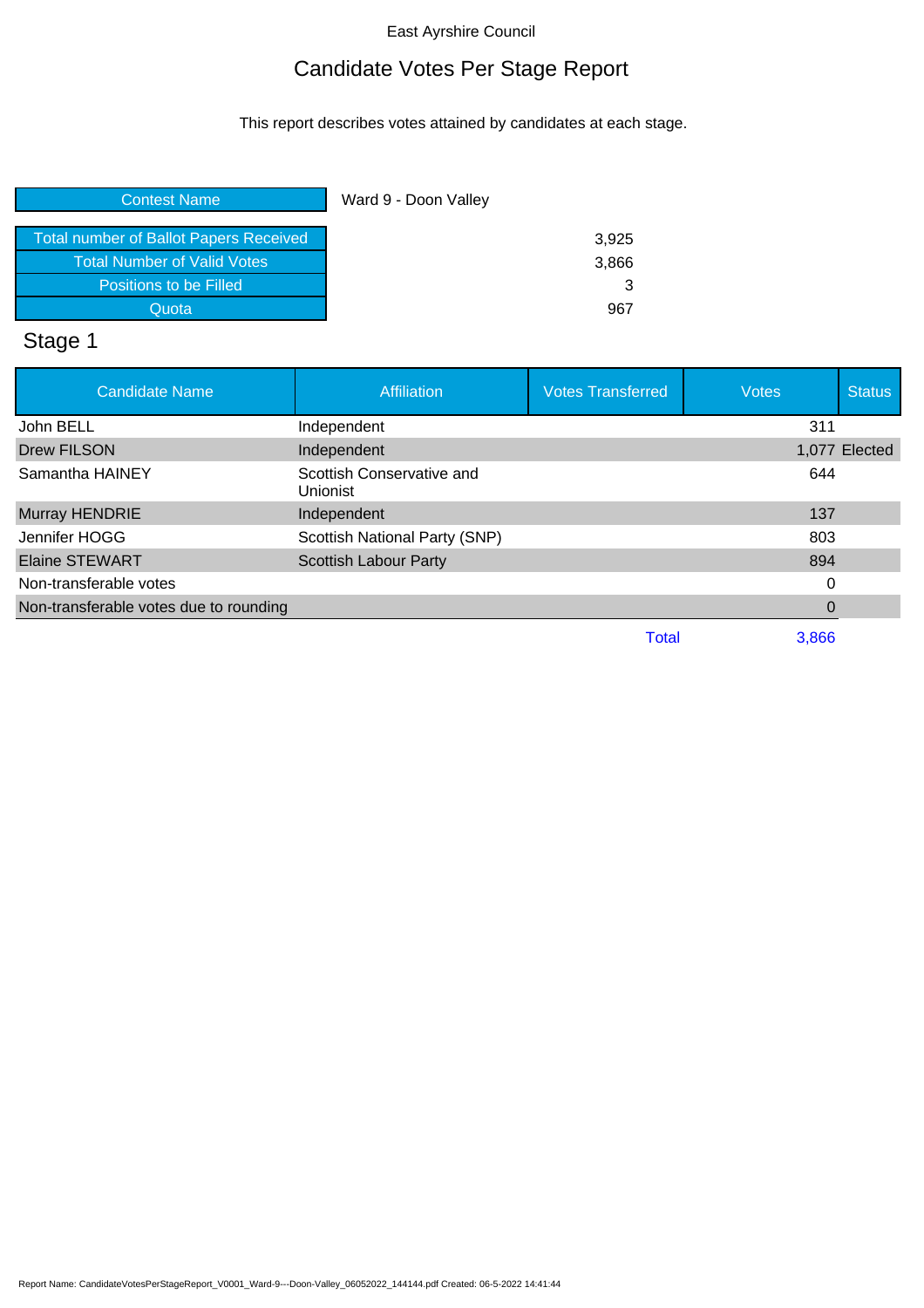## Candidate Votes Per Stage Report

This report describes votes attained by candidates at each stage.

# Stage 2

# Surplus of Drew FILSON 110.00000

| <b>Candidate Name</b>                  | <b>Affiliation</b>                           | <b>Votes Transferred</b> | <b>Votes</b> | <b>Status</b> |
|----------------------------------------|----------------------------------------------|--------------------------|--------------|---------------|
| John BELL                              | Independent                                  | 22.46860                 | 333.46860    |               |
| Drew FILSON                            | Independent                                  | $-110,00000$             | 967.00000    |               |
| Samantha HAINEY                        | Scottish Conservative and<br><b>Unionist</b> | 7.65975                  | 651.65975    |               |
| Murray HENDRIE                         | Independent                                  | 9.70235                  | 146.70235    |               |
| Jennifer HOGG                          | Scottish National Party (SNP)                | 14.09394                 | 817.09394    |               |
| Elaine STEWART                         | <b>Scottish Labour Party</b>                 | 35.23485                 | 929.23485    |               |
| Non-transferable votes                 |                                              | 20.83452                 | 20.83452     |               |
| Non-transferable votes due to rounding |                                              | 0.00599                  | 0.00599      |               |
|                                        |                                              | Total                    | 3,866.00000  |               |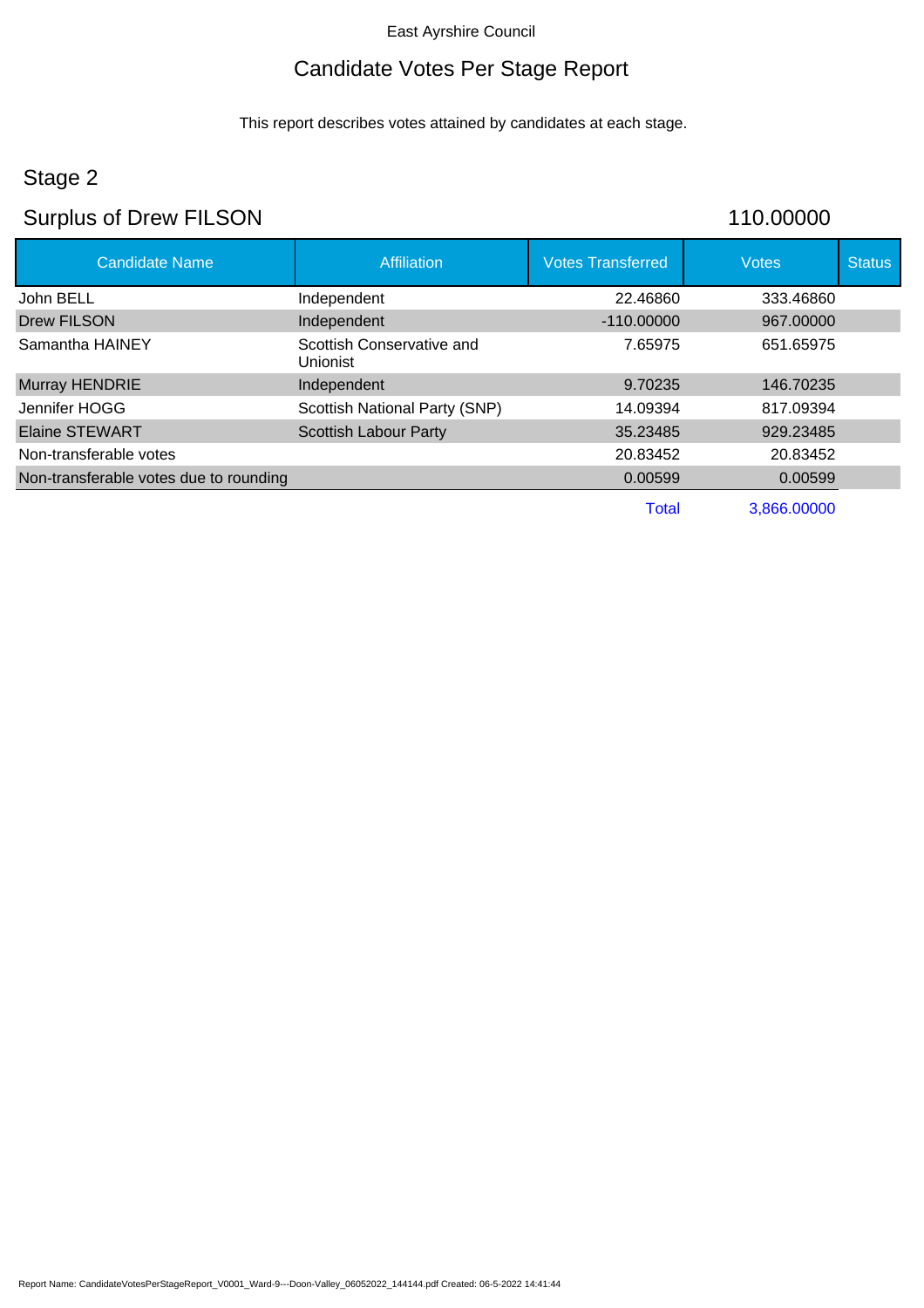### Candidate Votes Per Stage Report

This report describes votes attained by candidates at each stage.

### Stage 3

## Exclusion of Murray HENDRIE 146.70235

| <b>Candidate Name</b>                  | Affiliation                                  | <b>Votes Transferred</b> | <b>Votes</b>      | <b>Status</b> |
|----------------------------------------|----------------------------------------------|--------------------------|-------------------|---------------|
| John BELL                              | Independent                                  | 40.18733                 | 373.65593         |               |
| <b>Drew FILSON</b>                     | Independent                                  | 0.00000                  | 967,00000         |               |
| Samantha HAINEY                        | Scottish Conservative and<br><b>Unionist</b> | 29.91917                 | 681.57892         |               |
| Murray HENDRIE                         | Independent                                  | $-146.70235$             | 0.00000           |               |
| Jennifer HOGG                          | Scottish National Party (SNP)                | 9.40852                  | 826.50246         |               |
| <b>Elaine STEWART</b>                  | <b>Scottish Labour Party</b>                 | 44.85964                 | 974.09449 Elected |               |
| Non-transferable votes                 |                                              | 22.32769                 | 43.16820          |               |
| Non-transferable votes due to rounding |                                              | 0.00000                  | 0.00000           |               |
|                                        |                                              | <b>Total</b>             | 3,866.00000       |               |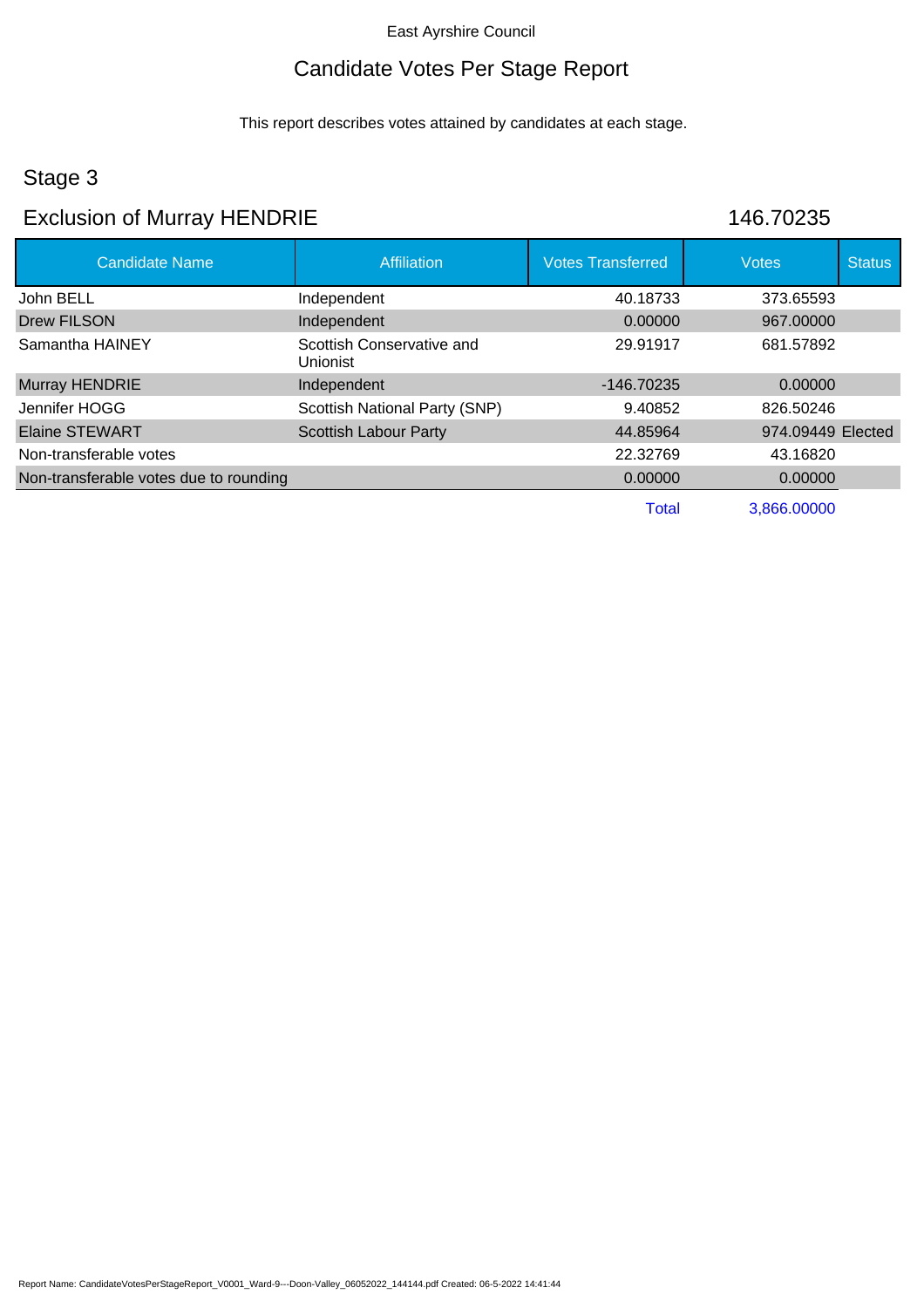## Candidate Votes Per Stage Report

This report describes votes attained by candidates at each stage.

# Stage 4

# Surplus of Elaine STEWART 7.09449

| <b>Candidate Name</b>                  | <b>Affiliation</b>                           | <b>Votes Transferred</b> | <b>Votes</b> | <b>Status</b> |
|----------------------------------------|----------------------------------------------|--------------------------|--------------|---------------|
| John BELL                              | Independent                                  | 2.08686                  | 375.74279    |               |
| <b>Drew FILSON</b>                     | Independent                                  | 0.00000                  | 967.00000    |               |
| Samantha HAINEY                        | Scottish Conservative and<br><b>Unionist</b> | 1.10346                  | 682.68238    |               |
| Murray HENDRIE                         | Independent                                  | 0.00000                  | 0.00000      |               |
| Jennifer HOGG                          | Scottish National Party (SNP)                | 1.09346                  | 827.59592    |               |
| <b>Elaine STEWART</b>                  | <b>Scottish Labour Party</b>                 | $-7.09449$               | 967,00000    |               |
| Non-transferable votes                 |                                              | 2.80632                  | 45.97452     |               |
| Non-transferable votes due to rounding |                                              | 0.00439                  | 0.00439      |               |
|                                        |                                              | <b>Total</b>             | 3,866.00000  |               |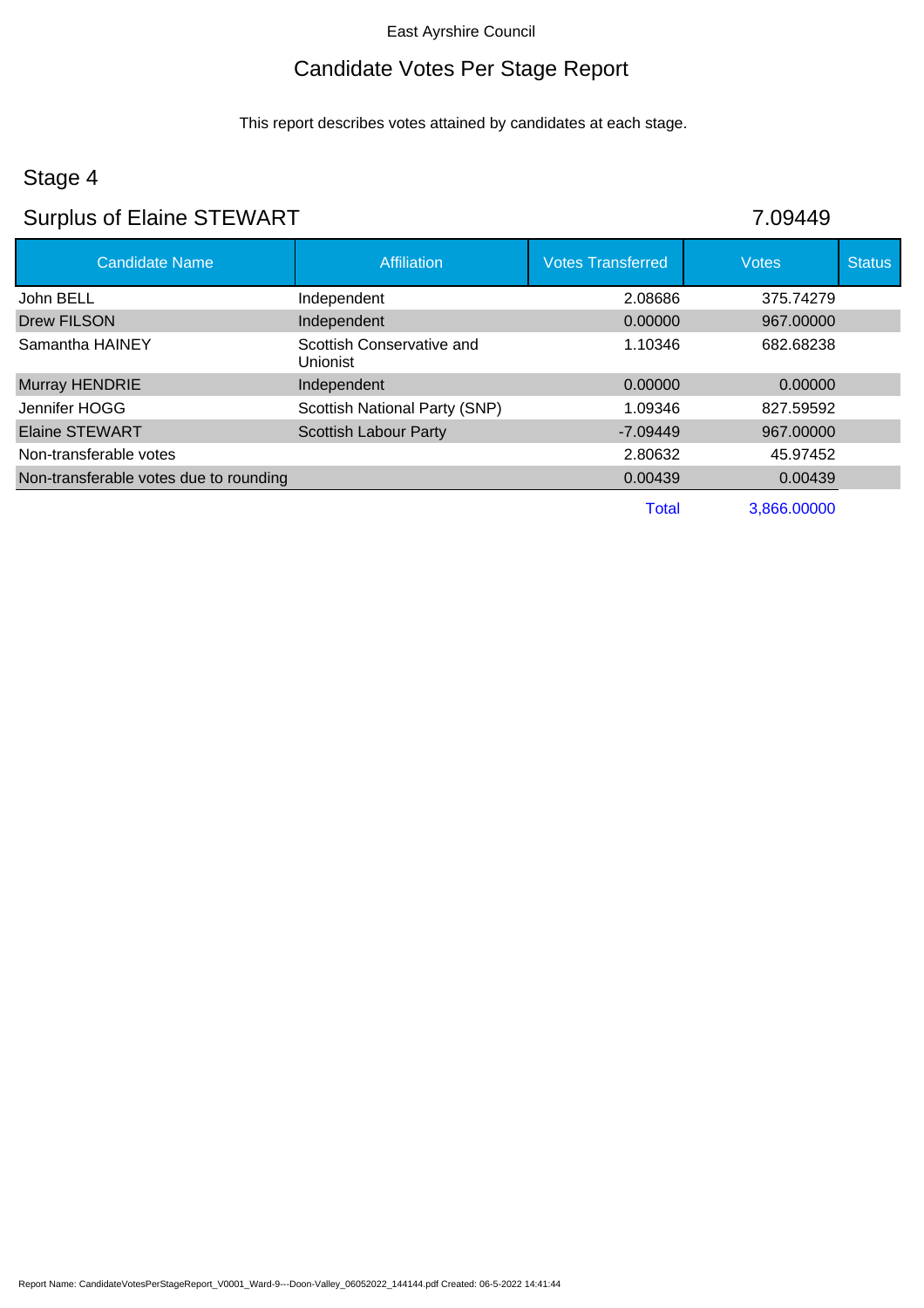## Candidate Votes Per Stage Report

This report describes votes attained by candidates at each stage.

# Stage 5

### Exclusion of John BELL 375.74279

| <b>Candidate Name</b>                  | <b>Affiliation</b>                    | <b>Votes Transferred</b> | <b>Votes</b> | <b>Status</b> |
|----------------------------------------|---------------------------------------|--------------------------|--------------|---------------|
| John BELL                              | Independent                           | -375.74279               | 0.00000      |               |
| <b>Drew FILSON</b>                     | Independent                           | 0.00000                  | 967.00000    |               |
| Samantha HAINEY                        | Scottish Conservative and<br>Unionist | 97.43561                 | 780.11799    |               |
| Murray HENDRIE                         | Independent                           | 0.00000                  | 0.00000      |               |
| Jennifer HOGG                          | Scottish National Party (SNP)         | 99.67898                 | 927.27490    |               |
| <b>Elaine STEWART</b>                  | <b>Scottish Labour Party</b>          | 0.00000                  | 967.00000    |               |
| Non-transferable votes                 |                                       | 178.62820                | 224.60711    |               |
| Non-transferable votes due to rounding |                                       | 0.00000                  | 0.00000      |               |
|                                        |                                       | <b>Total</b>             | 3,866.00000  |               |